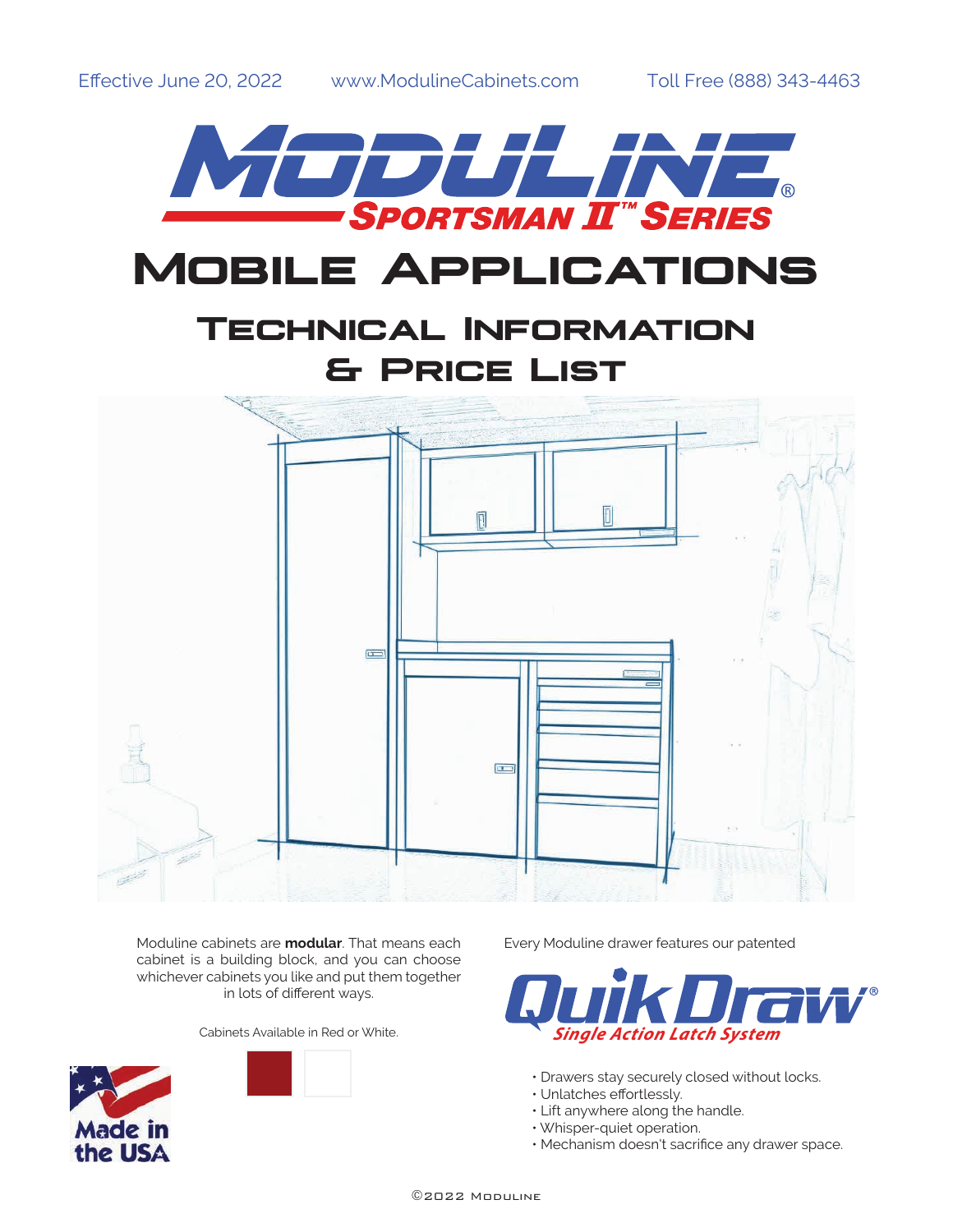# *SportsmanII* ™ *Base Cabinet & Closet*

| Cabinet | Height x Depth x Width      |         |  |  |
|---------|-----------------------------|---------|--|--|
| Base    | $36" \times 24" \times 24"$ | \$495   |  |  |
| Closet  | $75" \times 24" \times 24"$ | \$1.175 |  |  |

## **Features & Specifications**

- Military-Grade Aluminum
- Double-Wall Door Construction
- Trigger Latch
- Continuous Hinge
- (1) Adjustable Shelf Included
- Pole Kit Included with Closet

## **Accessories**

| Add Extra Adjustable Shelf    |  |
|-------------------------------|--|
| Add Adjustable Pull-Out Shelf |  |

# *All White Wheel Well Cabinet*

## *Single Door*

| Height x Depth x Width | <b>Price</b> |
|------------------------|--------------|
|------------------------|--------------|

| $60'' \times 8'' \times 30''$ | \$595 |
|-------------------------------|-------|
| <b>Custom Sizes Available</b> |       |

*Cabinet uses unibody design (similar to Sportsman II Series overhead cabinets, except all white)*

## **Features & Specifications**

- Military-Grade Aluminum
- Can be Installed with Left- or Right-Door Hinge
- Double-Wall Door Construction
- Trigger Latch
- Continuous Hinge
- (2) Adjustable Shelves Included

## **Accessories (see Pages 16 & 17)**

Add **Extra Adjustable Shelf** \$24 ea

Available in White.





\$49 ea \$158 ea





*Base Cabinet Closet*



*All White Wheel Well Cabinet*





*Adjustable Shelf Adjustable Pull-Out Shelf*

# *SportsmanII* ™ *Countertops*

## **Description Price**

24" Deep Aluminum \$68 / ft

## **Features & Specifications**

- 1/8" Thick Military-Grade Aluminum
- Includes Back and Side Splash Guards

## **Accessories**

Add 24" Deep **Bench Mat** \$20 / ft





*Bench Mat*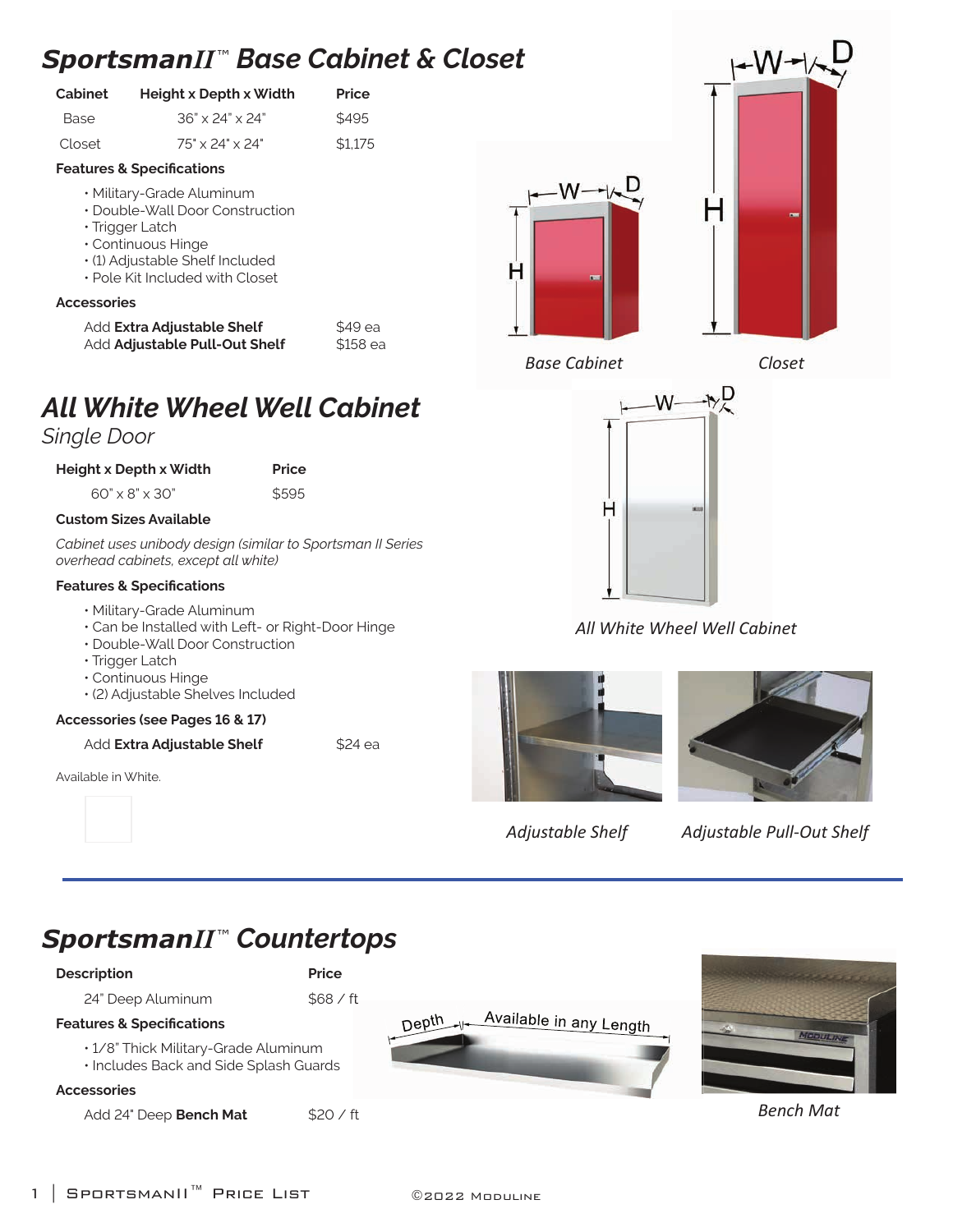## *SportsmanII* ™ *QuikDraw® Toolboxes*

## **Height x Depth x Width Price**

36" x 24" x 24" \$1,275

#### **Features & Specifications**

- Military-Grade Aluminum
- QuikDraw® Single-Action Latch System

#### **Drawer Specifications**

(2) **4" Tall**, (2) **6" Tall** & (1) **11" Tall** Drawers

#### **Usable Drawer Space**

**4" Tall** Drawer = 3 ½" Height **6" Tall** Drawer = 5 ½" Height **11" Tall** Drawer = 10 ½" Height

20 ¾" Depth

18 ½" Width

#### **Accessories**

| Add Extreme Drawer Liner™            | \$56            |
|--------------------------------------|-----------------|
| Add 4" Tall <b>Aluminum Dividers</b> | \$78 / drawer   |
| Add 6 Extra Dividers                 | $+542$          |
| Add 6" Tall <b>Aluminum Dividers</b> | \$87 / drawer   |
| Add 6 Extra Dividers                 | $+542$          |
| Add 4" Tall Plastic Drawer Bins      | $$106 /$ drawer |





*QuikDraw® Toolbox Aluminum Dividers*





## **Extreme Drawer Liner™** Plastic Bins

# *SportsmanII* ™ *Wall Cabinets*

#### **Height x Depth x Width Price**

| $18" \times 11" \times 24"$        | \$330 |
|------------------------------------|-------|
| $18" \times 11" \times 32"$        | \$353 |
| $18" \times 11" \times 36"$        | \$386 |
| $18" \times 11" \times 24"$ Corner | \$475 |

#### **Features & Specifications**

- Military-Grade Aluminum
- Double-Wall Door Construction
- Trigger Latch
- Continuous Hinge
- Lift-Up Door with Hydropneumatic Spring

#### **Accessories**

| Add Light Shield            | \$22 / ft |
|-----------------------------|-----------|
| Add Left Side Light Shield  | \$39 ea   |
| Add Right Side Light Shield | \$39 ea   |
| Add Corner Light Shield     | \$45 ea   |

Add **LED Lighting** \$30 / ft (Minimum 8')

## **LED Specifications**

- (2) 2"x2" Modules per Foot
- 160 Lumens per Foot
- 6500K Color Temperature
- 120V 60 Watt Power Supply
- Up to 30' of LED Modules per Power Supply





*Wall Cabinet*

*Corner Wall Cabinet*



*Light Shield & LED Lighti ng*